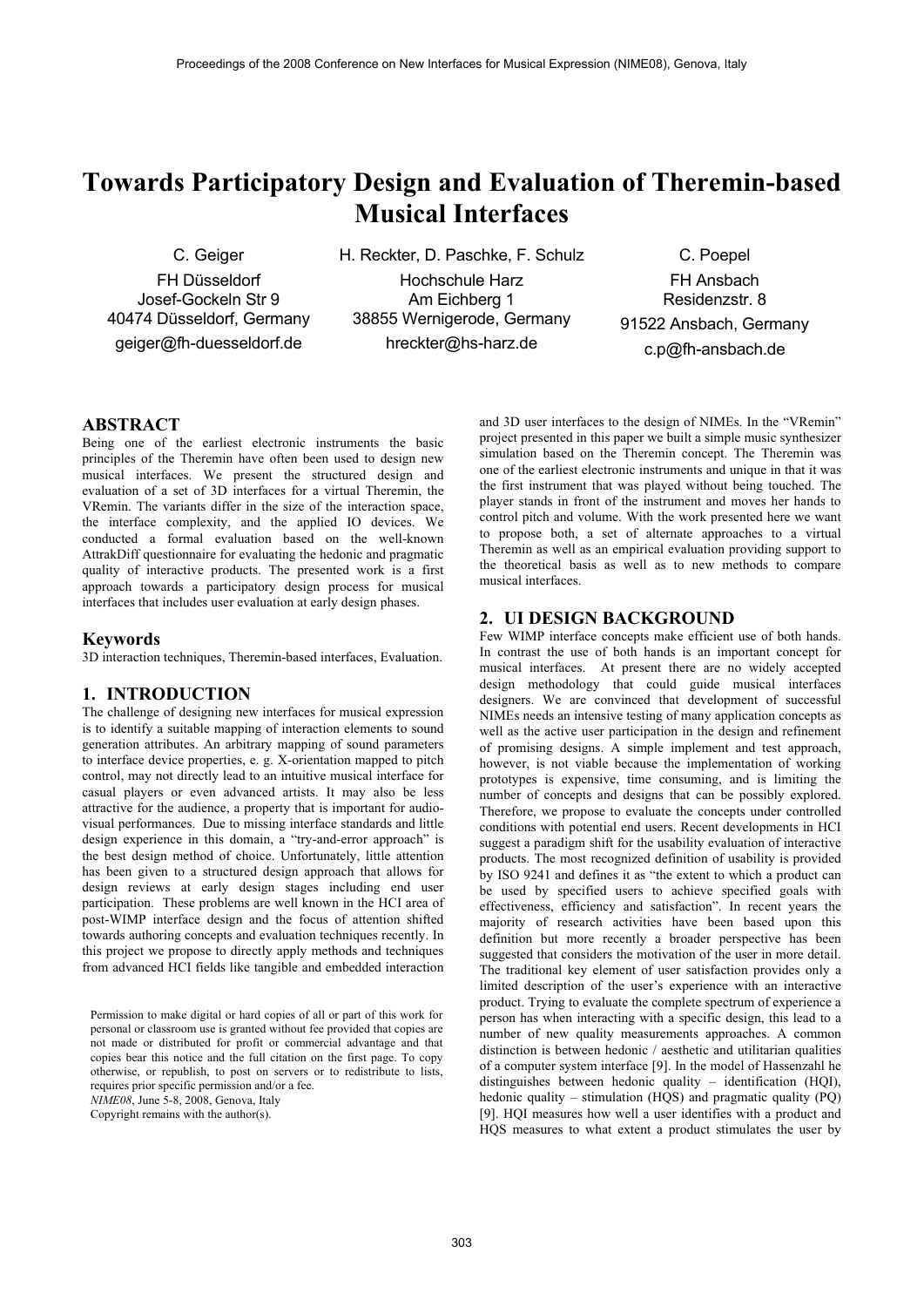offering novel and interesting functions, contents, interactions and styles of presentation. PQ measures the traditional concept of usability, i.e., how well the user achieves her goals with the product. This model has been implemented as AttrakDiff2™, a web-based instrument for measuring the attractiveness of interactive product. With the aid of pairs of opposite adjectives, users indicate how they experience the design [5]. Innovative interfaces for intuitive music expression should also have pragmatic and hedonic qualities. Creating musical expressions with new interface concepts should be easier and more joyful for a performer and attractive for the audience. Thus, measurement approaches for hedonic and pragmatic qualities, like the ones developed by the HCI community, can be very helpful to design and evaluate new musical interfaces. In particular, we used the AttrakDiff2™ approach to evaluate our designs.

# **3. RELATED WORK**

As we see the work presented here falling into two categories we will refer to both, Theremin inspired controllers as well as the evaluation of new musical interfaces. Due to its successful use during decades the Theremin has a sustained influence on researchers working in the field of musical expression. Looking at the idea to use two hands, freely moving in the air to play electronic sounds "the hands" [1] are an early example of an highly flexible and expressive musical interface offering a set of sensors and keys to be played by hands and fingers. For his virtual musical instruments Mulder [3] used data gloves and a Polhemus 3-D tracking system to shape and play sounds including a visual representation of sounding objects and virtual hands. A Swedish project used optical tracking to develop virtual instruments that are controlled by gestures [4]. Four virtual instruments including a virtual xylophone and air guitar have been developed using a Cave-like virtual room and have been evaluated concerning their efficiency and learning curve. As we are following the interface paradigm "low threshold, high ceiling" the controllers involved in this research are low cost and commercial available ones. We use the Nintendo Wii controllers and as we do, others have been using those for the control of sound. Paine [6] developed a method for dynamic sound morphology using the Wiimote and the Nunchuck controllers seeking two goals, to increase the performance and the ability for communication with the audience. While having the system successfully used in several concerts he points out the potential of further investigation. While a method for evaluation using tools from HCI has been provided by Wanderley and Orio [7] it has not yet often been used. Isaacs [10] presents a study comparing a 3-D accelerometer with a Korg Kaosspad KP2 looking at participants learning to play with those. In addition, a method to compare digital instruments based on findings of music psychology on musical expression has been provided [8]. Since basic evaluation methods seem not yet to have been established, however, we consider this as an important issue to provide and test frameworks for evaluation of newly designed interfaces.

## **4. DESIGN OF VRemin VARIANTS**

The design of NIMEs is a challenging task and we propose a participatory design approach that evaluate design prototypes through end users and iteratively refine the designs according to test results. Our design approach for NIMEs consists of the folliwing steps: 1) the classification of NIMEs with regards to

interface complexity and interaction space, 2) the development of interface prototypes with high-level tools, 3) user testing and analysis, and 4) cycles of refinement and final implementation. In this study we classify NIMEs along two dimensions: *interaction space* and *interface complexity*. The interaction space is defined as the spatial extent occupied by the user during interaction with the NIME. Figure 1 denotes the different values for interaction space along with the second dimension interface complexity. A detailed description of the two dimensions and how to define and measure interface complexity for NIMEs will be presented in [15]. The prototype development is divided into a music generation backend and an interface front end. The presented interface variants were assembled using the MIDI-based sensor kits from I-CubeX [2], optical tracking using IR lighting and/or fiducials [13], and the Wiimote game controller.





The prototyping of the back-end was straight forward. We implemented a small synthesizer application using Native Instruments Reaktor 5. We implemented a lean MIDI interface that allows selecting a small set of predefined instruments or effects and controlling effect parameters, pitch and volume by MIDI commands. This allows us to develop different variants of input devices and techniques without altering the music generation back-end. The PDA based version and the massive multi user version will be described in [15].

#### **4.1 VRemin I – Wii Controller**

The initial approach for a Theremin-based interaction scenario uses the Wii game controllers for interaction. For the **VRemin I**, the Wiimote is controlled by the dominant hand (DH, usually right) and the Nunchuck is used by the non-dominant hand (NDH, usually left). Pitch and volume are controlled by the Wiimotes acceleration sensor. The buttons are used for switching the current note on and off and permit to interrupt the sound generation. The NDH is used to select the predefined effect with Nunchuck buttons and control the effect parameter with the acceleration sensor (see figure 2). The Wiimote / Nunchuck values are recorded and transformed to midi notes using the DarwiinRemote software and a virtual midi device (IAC device driver). The interaction space is determined by each hand's rotation and thus is the smallest of all variants. The sound generation is designed as an asymmetrical two-handed interaction [10] because both hands perform different tasks and with different gestures / interaction techniques.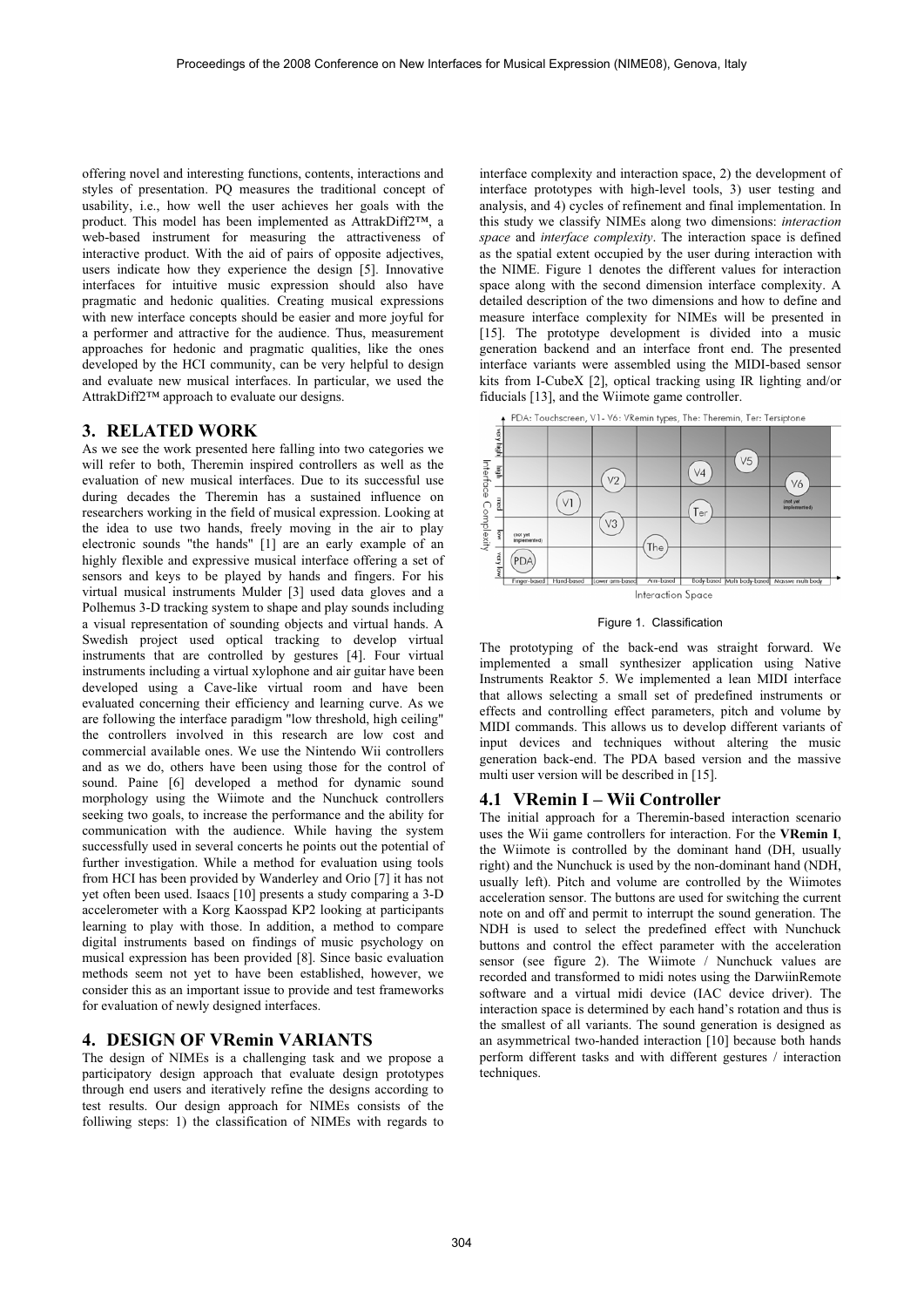

Figure 2. VRemin I – Wii controller

The second variant interacts within an arm-based space. The **VRemin II** tracks the X and Y position of the dominant hand and assigns volume level and pitch level based on the assigned position values. We selected optical tracking for monitoring the hand movement. In the current prototype we attached a small fiducial marker at the DH's wrist and use a web cam to capture the image. The reacTIvision software package [13] is used to analyze the image, calculate the position values and sends a MIDI value which controls pitch of the sound to the back end interface. The selection and adjustment of effects is also controlled with the DH. We built a small custom glove-based input device that uses a bend sensor for each finger. The sensors are connected to an I-CubeX midi converter that generates MIDI signals. The poses of all fingers determine an individual combination of effects and their strength. This approach realizes a unimanual interaction technique.



Figure 3. VRemin II – Hand tracking and Glove (prototype)

## **5. EVALUATION**

We are interested in usability and manageability of our interfaces as well as the potential they offer for interaction variations. Since the AtrakDiff test is new in the evaluation of musical interfaces we decided to start with a pre-test. Controlled laboratory tests of the variations »Theremin«, »VRemin I« and »VRemin II« were performed for deployment to the usability evaluator. Three questionnaires surveyed the subjects' evaluations after each test. Video and audio recordings added quantitative data to the collected materials. However, the pre-test focuses on the quantitative data of the questionnaires, since the surveyed subjects

showed high computer affinity, but little experience with musical instruments.12 persons (9 male, 3 female) with an average age of 26.75 years (min=20, max=47) participated in the study. Three of them had attended a musical school long ago and played a musical instrument  $(0.2 - 2$  years experience). The questionnaire allowed assigning integer values from one to five to each question. Here a one stood for »very little« or »very few« and five indicated »very much« or »very many« (see figure 4).

| <b>Participant Questionnaire</b>  | Mean Value [15) |
|-----------------------------------|-----------------|
| Familiarity with computers        | 4,25            |
| Ear for music                     | 2,83            |
| Familiarity with sequencers       | 3,00            |
| Familiarity with game controllers | 2.17            |

Figure 4. Participant questionnaire

Subjects were assigned the test variants in permuted order to exclude corruption of the results by learning experience or change of perception by preceding tasks. Each subject received a short introduction to the instrument immediately before each test. After a short familiarization period of five minutes the subject was given two tasks. The first task consisted in playing a musical scale. The second task allowed the subject to improvise to a played back drum beat. Subsequently the subject answered two questionnaires. The first form is based on the attrakDiff2 described in section 2. A second form amended the attrakDiff2 questionnaire. This form queries facts which are also similarly surveyed in attrakDiff2 (complexity, precision, comfort, etc.) and thus increases result validity. In addition the subjects evaluate musical qualities to allow for further indications on the adequacy of the interface as a musical instrument. Due to the limited training of the subjects as musicians this questionnaire was considered only in a reduced fashion. The tests were concluded for each subject with a comparison questionnaire, which allowed to comparatively checking the results of the previous questionnaires once more. The result diagram of the attrakDiff2 questionary (figure 5) shows that the Theremin (number 3) is neutrally valued in pragmatic (PQ) and hedonic (HQ) quality. The Theremin was deemed suitable for playing music, but it only achieved average evaluations. Also the hedonic quality was within the average range. The Theremin was only averagely interesting. The VRemin II (number 1) has similar PQ values as the Theremin. It supports the user in fulfilling his tasks, but obtains only average values. However, compared to the Theremin it is valued more exciting and it generates curiosity (HQ). Both instruments show a large variance in user rating (confidence rectangle). The VRemin I (number 2) convinced the subjects with its pragmatic and hedonic qualities. (PQ and HQ of number 2). The users had the feeling to be able to play music more easily and it motivated and stimulated the user more than the other two variants. The Theremin and the VRemin II show potential for improvement with respect to usability, though the VRemin II with a value of 0.6 was deemed more attractive than the Theremin at 0.05. Figure 8, right shows the averages of some important values of the second questionnaire. The VRemin II is deemed as more complex and having more capabilities than the Theremin and the VRemin I. The VRemin I is superior to the other two variants with respect to handling, usability, precision, comfort, and controllability.